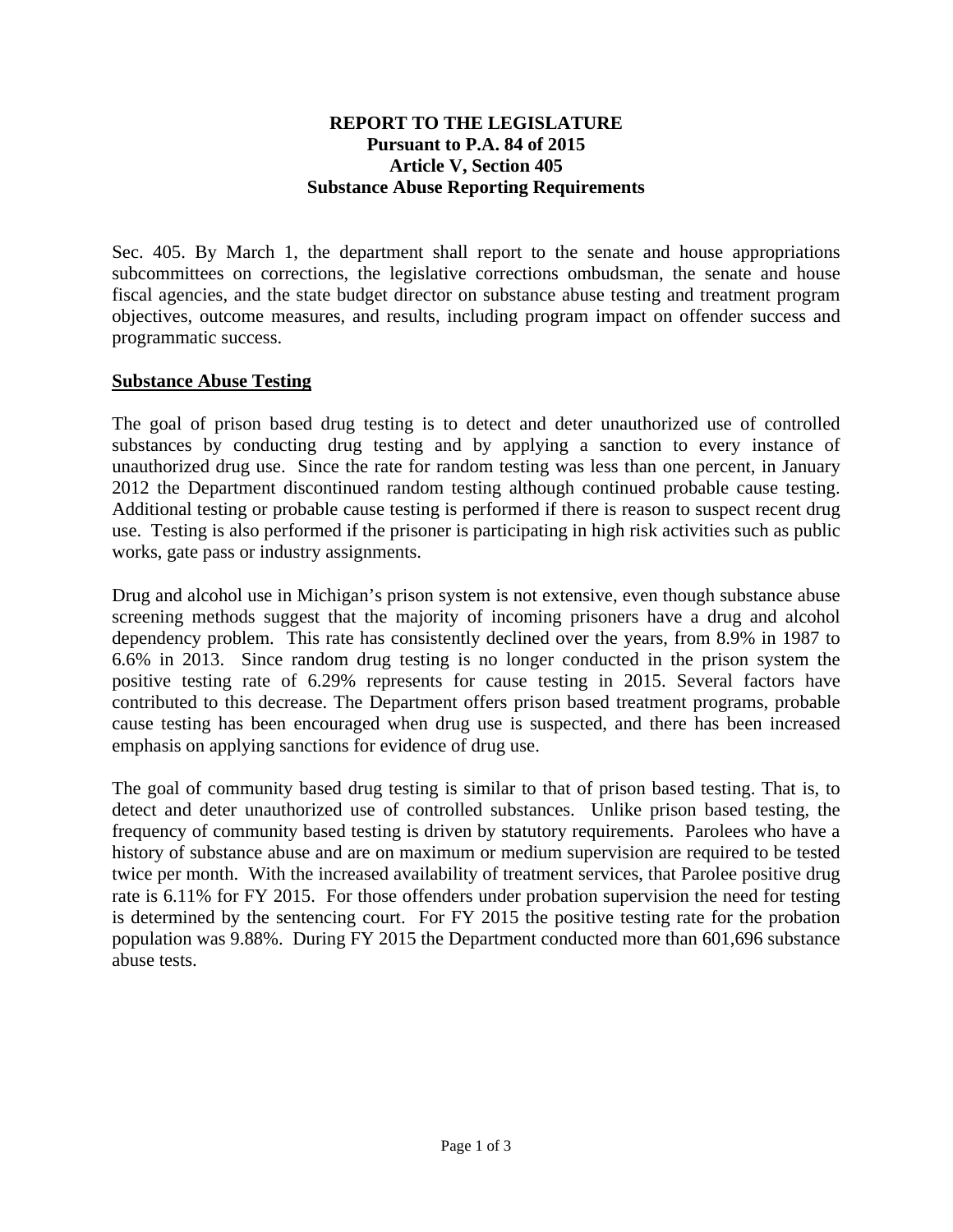# **SUBSTANCE ABUSE TREATMENT OUTCOMES**

## **Prison Return Rate**

The following table represents the prison return rate for each program type at 12, 24 and 36 months after program completion or release to parole. The No Treatment comparison group represents those offenders who had a substance history but failed to participate in treatment during their period of incarceration. They may have either refused treatment or discharged prior to completing treatment. Prison return rates for the No Treatment comparison group are taken from a 2003 study completed by the University of Michigan Substance Abuse Research Center. Prison return rates for 12, 24, and 36 months of the treatment interventions are for those offenders that completed treatment in FY 2012.

| <b>Program Type</b>                | <b>Prison Return Rate</b> |           |           |
|------------------------------------|---------------------------|-----------|-----------|
|                                    | 12 months                 | 24 months | 36 months |
| No Treatment                       | 21%                       | 43%       | 47%       |
| Community-Based Outpatient         | 16.3%                     | 25.6%     | 30.1%     |
| <b>Community-Based Residential</b> | 25.4%                     | 36.0%     | 40.3%     |
| Prison-Based Outpatient            | 23.0%                     | 36.3%     | 41.3%     |
| Prison-Based Residential (RSAT)    | 17.5%                     | 28.1%     | 34.6%     |

## **Successful Completion of Substance Abuse Treatment**

The following table represents the completion rates for those offenders who participate in MDOC managed programs.

| <b>Program Type</b>             | <b>Successful</b><br><b>Completion</b> | <b>Unsuccessful</b> |
|---------------------------------|----------------------------------------|---------------------|
| Prison-Based Residential (RSAT) | 87.6% (558)                            | 12.4% (79)          |
| <b>Prison-Based Outpatient</b>  | 95.6% (2,453)                          | 4.4% (113)          |
| Community-Based Outpatient      | 62.9% (3,618)                          | 37.1% (2,138)       |
| Community-Based Residential     | 75.8% (1,399)                          | 24.2% (447)         |

The successful completion percentage rates are calculated by comparing the successful completions from treatment against offenders who were unsuccessful discharges from treatment. Unsuccessful discharges from treatment may be a result of the offender absconding, rule

 1 University of Michigan Substance Abuse Research Center, *Assessment of Prison and Community Based Treatment Programs*, July 2004